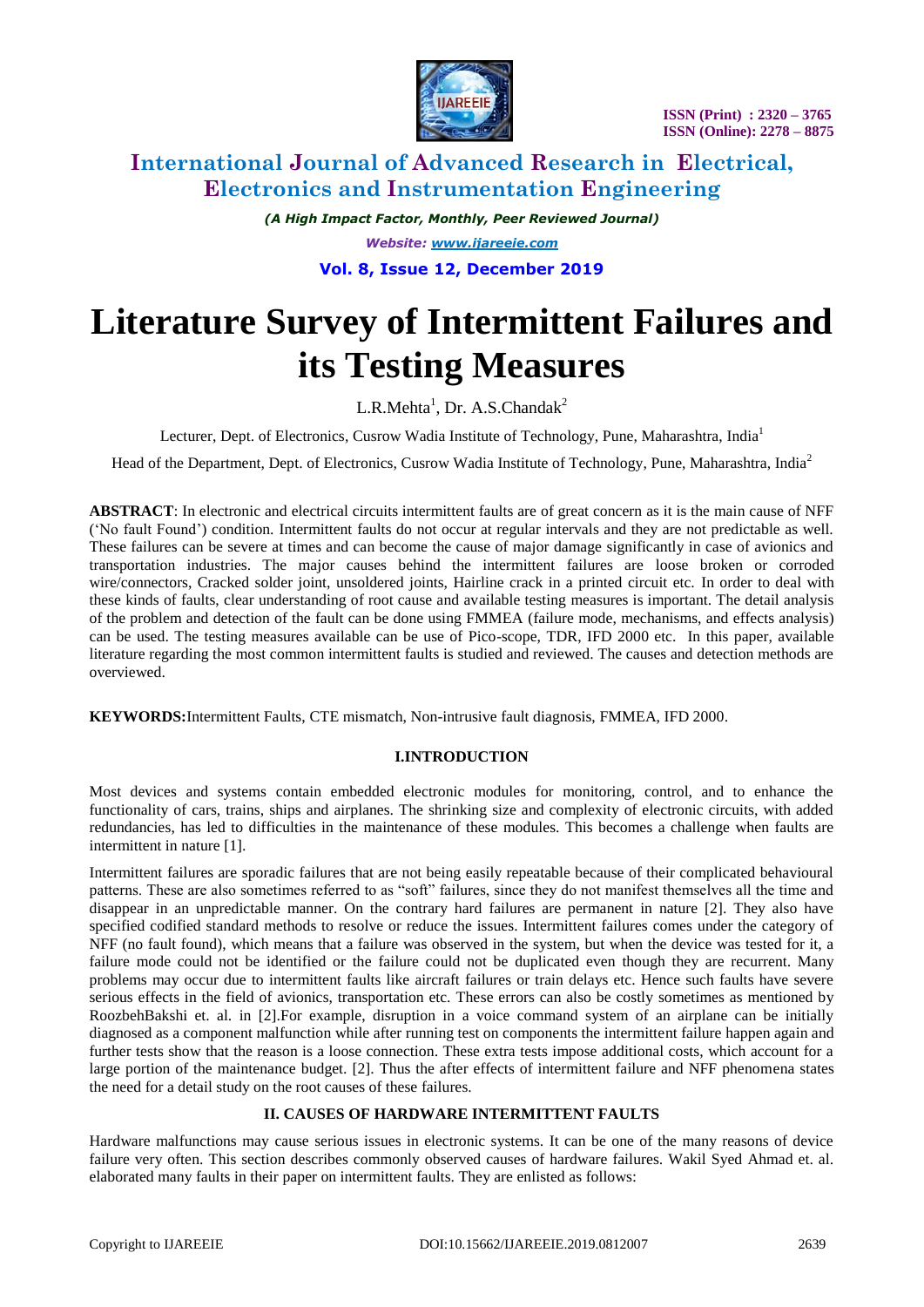

# **International Journal of Advanced Research in Electrical, Electronics and Instrumentation Engineering**

*(A High Impact Factor, Monthly, Peer Reviewed Journal)*

*Website: [www.ijareeie.com](http://www.ijareeie.com/)*

# **Vol. 8, Issue 12, December 2019**

- 1. Loose broken or corroded wire/connectors
- 2. Cracked solder joint , unsoldered joints
- 3. Hairline crack in a printed circuit

 Repairing an intermittent fault may not be difficult but challenging to troubleshoot and it increases the maintenance cost of the product [1].

## **1. Loose broken or corroded wire/connectors**

Intermittent failures in connectors or wires may happen due to variety of reasons like vibration, CTE mismatch, stress relaxation and movement of wiring harness due to effect of magnetic field. Due to this the contact resistance increases too much that device may get damaged. It may be intermittent for certain duration but can become a reason of permanent failure in later on lifecycle.

## **1.1 CTE mismatch**

 CTE is very important parameter in connection. It is the parameter that indicates the extent to which the material can expand when heated. Different substances expand differently. Thus CTE is important in connecting two different materials. The bonds between the wires get affected by the CTE mismatch on temperature variation. Once the temperature variation is stabilized, these wire bonds can be restored making it an intermittent fault. This may arise again upon temperature change. This type of faults can be either open circuit or short circuit. As per Osarumen O.Ogbomo et. al. results show that zinc-solder-silver joint having the highest CTE mismatch of 19.6 ppm exhibits the greatest damage while silver-solder-silver with no mismatch possesses the least damage [3].

#### **1.2 Loose wires/connectors/components**

Intermittent faults can also be caused by loose wires or connectors or components. It is also caused by loose conducting material. These loose connections can be detected by various methods including X ray, vibration and acoustic tests. These methods focus on the driving forces behind short circuiting. It also studies the effect of short circuits on component performance.

#### **1.3 Stresses**

The process of molding can cause stress which can in turn damage the wire bonds. But these faults are not visible as such hence they are categorized under intermittent faults. The best example of this is weakening of golden ball during the molding process.

# **1.4 Corrosion**

Corrosion can occur at early stages of lifecycle of the electronic circuit. It degrades the electrical contact. Short circuiting happens due to corrosion. This increases the resistance of components. Therefore intermittent failures occur. Example of the failures due to corrosion is electrochemical migration between anode and cathode.

# **1.5 Vibration**

Due to variations in temperature and vibration the conductive path between power supply board and power converter breaks. This results in spikes in the output of the system. This may damage the entire system if it occurs at initial stages.

#### **2. Cracked solder joints**

Generally solder joint crack occurs when heat stress is applied on it. The major causes of cracked joints are cold joints, overheated joints, dry soldering, solder starved joints, and joints with excessive solder materials, formation of solder bridge.

Now a days, lead free solder are also used for environment protection as lead is hazardous. But this may cause cracks if not used appropriately. The major reasons of such kind of soldering errors are manual errors. Soldering always needs skill, application of sufficiently heated soldering metal to the exact spot and the application of flux. Such kinds of cracked joints can cause open or short circuiting resulting in intermittent or permanent failures. Such type of errors can be easily handled.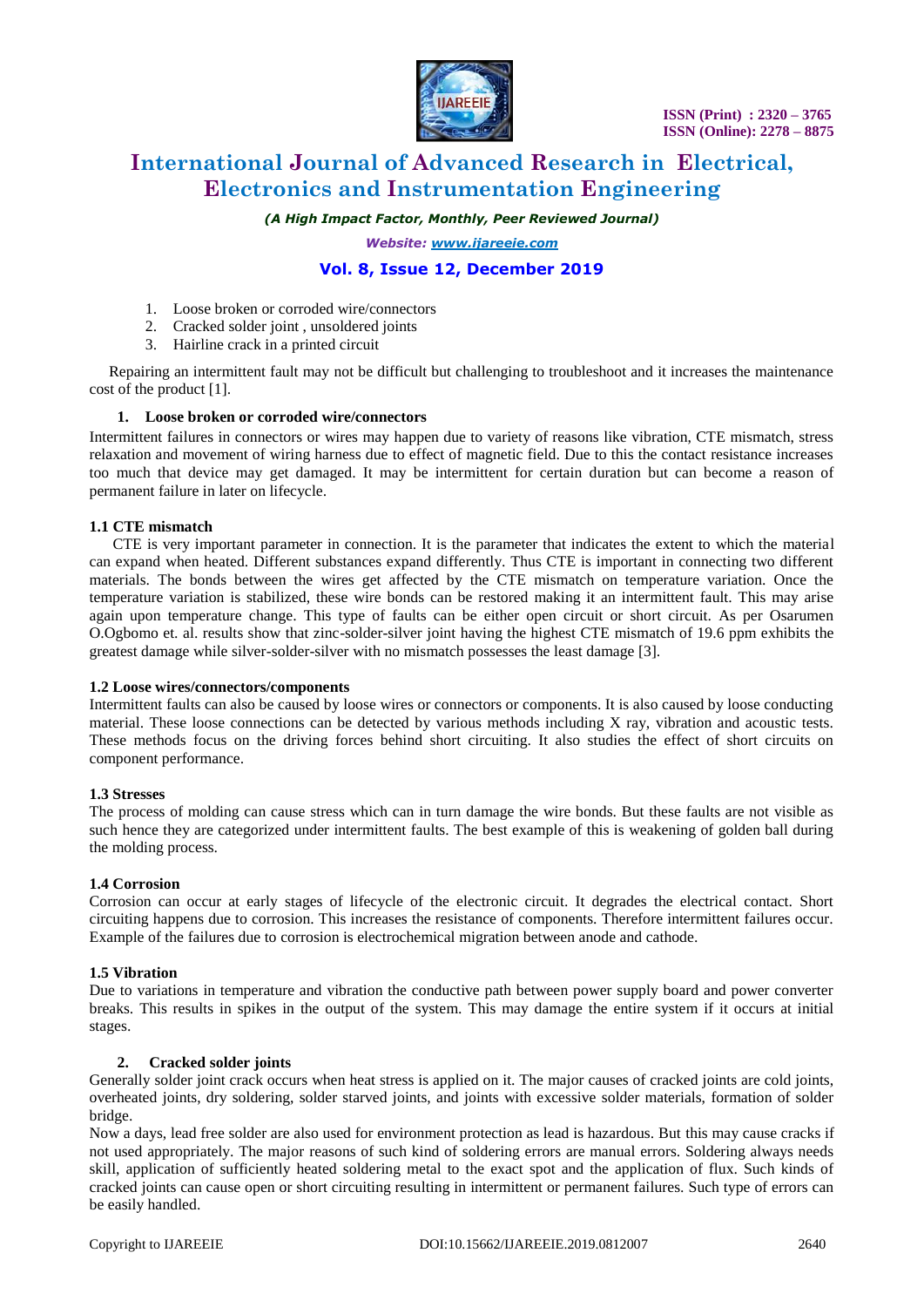

# **International Journal of Advanced Research in Electrical, Electronics and Instrumentation Engineering**

*(A High Impact Factor, Monthly, Peer Reviewed Journal)*

*Website: [www.ijareeie.com](http://www.ijareeie.com/)*

# **Vol. 8, Issue 12, December 2019**

## **III. FMMEA (FAILURE MODE, MECHANISMS, AND EFFECTS ANALYSIS) METHODOLOGY**

Refer fig. 1. It defines the process followed in FMMEA (failure mode, mechanisms, and effects analysis). FMMEA is physics-of-failure (PoF) based methodology for assessing the root cause failure mechanisms of a given product. FMMEA prioritizes the failure mechanisms based on their occurrence and severity in order to provide guidelines for determining the major parameters that must either be at least accounted for in the design or controlled.



#### **Fig.1: Flowchart of FMMEA methodology**

FMMEA is the effective tool for life cycle management of products and devices. It is used to analyze the degradation tendency and failure mode, mechanism and effects in the lifecycle of the product. FMMEA has resulted in effective tool for monitoring and management of products like medical equipment, LED backlight systems etc. This method is used to detect failures in permanent as well as intermittent failures. Fig. 1 illustrates stepwise procedure followed in FMMEA. First step is design system, identify elements and functions to be analysed.

Defining the system having failure is bit difficult as intermittent faults occur for temporary duration. Even the failure of one subsystem can affect the functionality of other subsystem. Hence in system where multiple subsystems are working together, it is tedious and critical job. Typically intermittent faults are recognised as NFF (No faults found). But exact identification of elements and functions needs some specially designed methods. Kirkland [4] suggests a variety of methods to detect intermittent failures in electronic devices, including signal looping, pattern looping, signal stepping, frequency deviation, pattern adjustment in critical areas, signal strength variation, current path duplication, measuring capacitance variations,  $V_{cc}$  adjustments, resistive or impedance rebounce, temperature change application, and noise dissimilarity testing. The examples of intermittent failures could be increased gate delays, degraded signals, increased leakage, and failing at high frequencies. For these usual occurring failure modes, a minimum set of conditions (like voltage drop threshold) needs to be set up to make the failure mode observable within a reasonable amount of time. It allows us to take preventive actions.

 One more method for analysing intermittent faults is cause and effect diagram. It is also known as fishbone diagram. Example of this diagram is as shown in fig. 2. Several types of intermittent hardware failures of electronic assemblies are investigated, and their characteristics and mechanisms are explored. The case of the one solder joint intermittent failure case is shown in fig. 2[5]. It is one of the good methods to analyse the intermittent faults.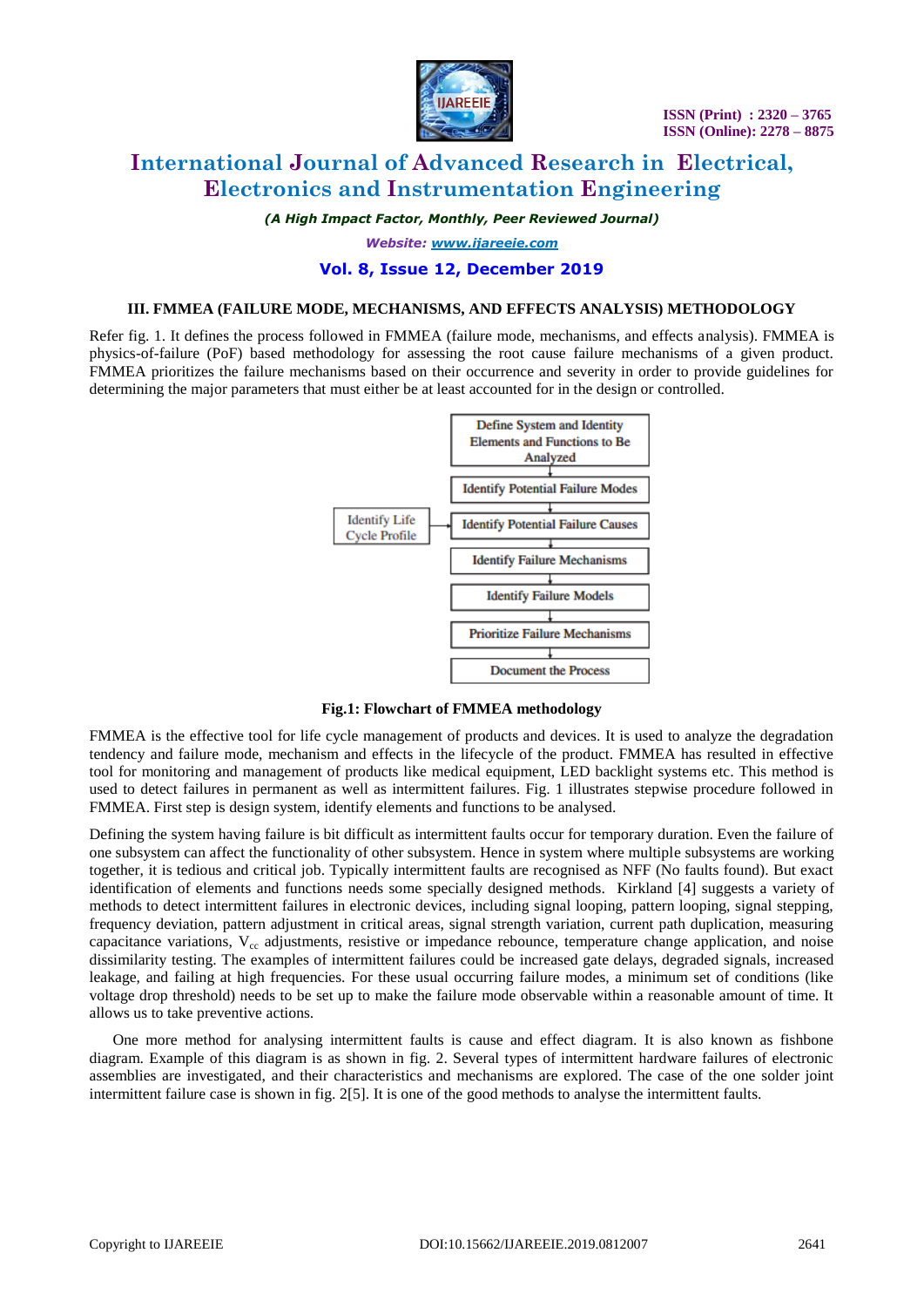

# **International Journal of Advanced Research in Electrical, Electronics and Instrumentation Engineering**

*(A High Impact Factor, Monthly, Peer Reviewed Journal)*

*Website: [www.ijareeie.com](http://www.ijareeie.com/)*

# **Vol. 8, Issue 12, December 2019**



Fig 2: fishbone diagram for NFF in electronic faults[5]

Similarly in literature many models are found regarding the investigation of intermittent faults.

The potential failure is the way in which the failure can occur. It may consist of the manner in which the item fails to perform as expected or it performs the functions but does not meet its goals. Failure modes are closely related to the functional and performance requirements of the product. Failure cause is defined as the process that initiates the failure and can help to identify the failure mechanism driving the failure mode. Failure mechanisms are the processes by which a specific combination of physical, electrical, chemical, and mechanical stresses induces failures. Failure effect is the effect that the failure has on the entire product or system. [6].

# **IV. TESTING MEASURES FOR INTERMITTENT FAULTS**

There are many test measures available for detection of intermittent failures. Few of them which are widely used are as explained below.

# **4.1. The use of Pico-scope**

Intermittent faults created by normal wear and tress may get worsen with time. They can convert temporary failure into permanent failure. The Pico-scope is the PC based oscilloscope. It can be used for testing intermittent faults. It has three modes of operation namely scope, persistence and spectrum mode. Through persistence mode, intermittent fault data is collected and diagnosed [1]. Fig. 3 shows the experimental setup for Picoscope.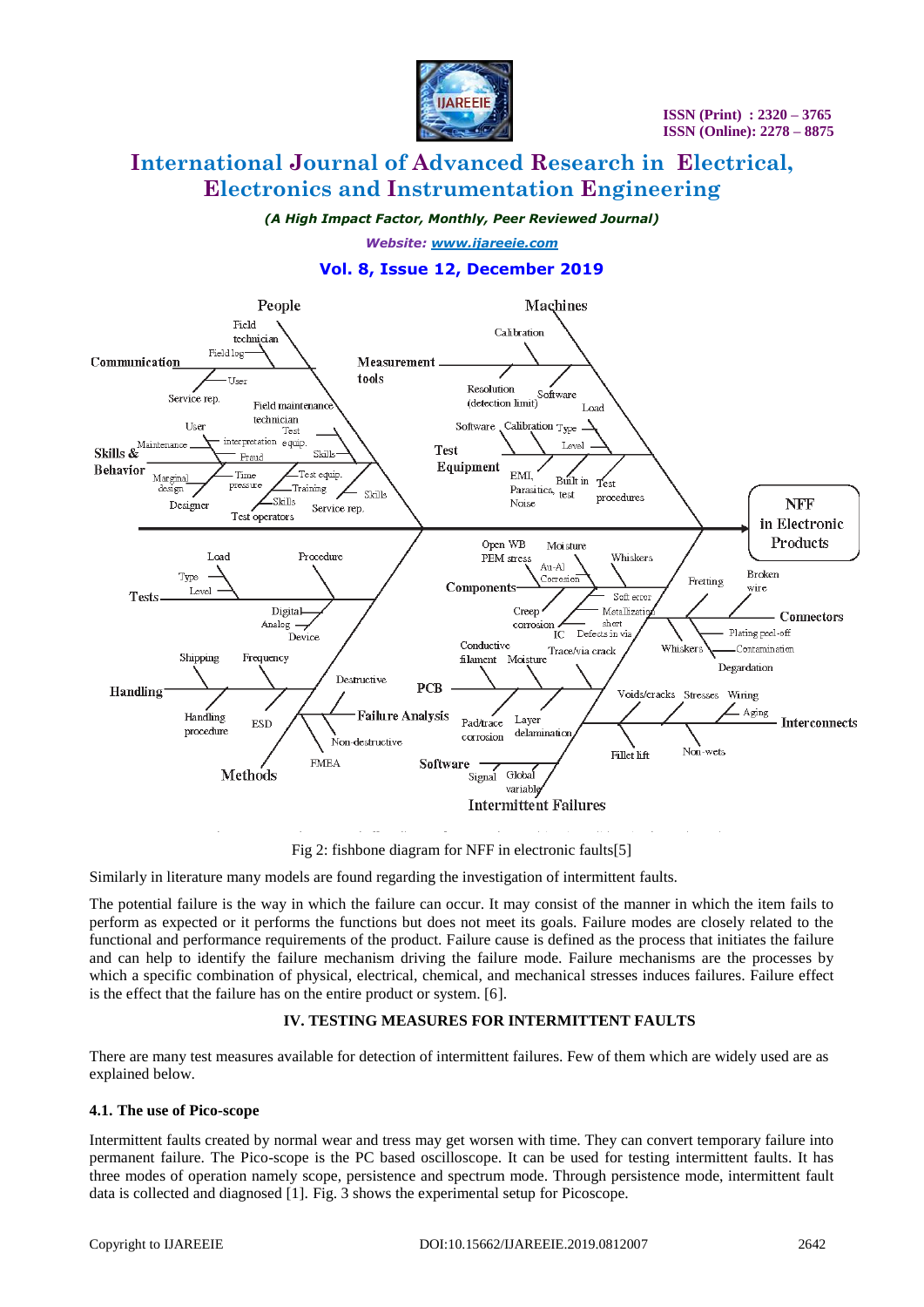

# **International Journal of Advanced Research in Electrical, Electronics and Instrumentation Engineering**

*(A High Impact Factor, Monthly, Peer Reviewed Journal) Website: [www.ijareeie.com](http://www.ijareeie.com/)* **Vol. 8, Issue 12, December 2019**



Fig.3: Experimental setup for use of Picoscope

# **4.2. Reflectrometry**

Reflectrometry methods are divided into Time Domain Reflectrometry (TDR), Frequency Domain Reflectrometry (FDR), Sequence Time domain Reflectrometry (STDR), Spread Spectrum Time Domain Reflectrometry (SSTDR), Joint Time Domain Reflectrometry (JTDR) and Noise Domain Reflectrometry (NDR). Among these methods, NDR, STDR, SSTDR, and JTFDR are capable for online diagnosis. preservation [9].

# **4.2.1. Time Domain Reflectometry**

Time Domain Reflectometry (TDR) is an electronic instrument to diagnose faults in electrical conductors. TDRs transmit a short duration pulse into the circuit which is reflected if there is any damage within the connection or wiring. The reflected signal is generated due to an impedance mismatch; if no change in impedance is encountered then the injected signal will be absorbed in far end. Fig. 3 shows the basic operation of TDR.



**Fig. 3: Basic operation of time domain Reflectometry**

Two side by side conductor separated by an insulator has characteristic impedance between them. If distance change then characteristic impedance changes. It has direct relationship. TDR makes use of simple transmission line principles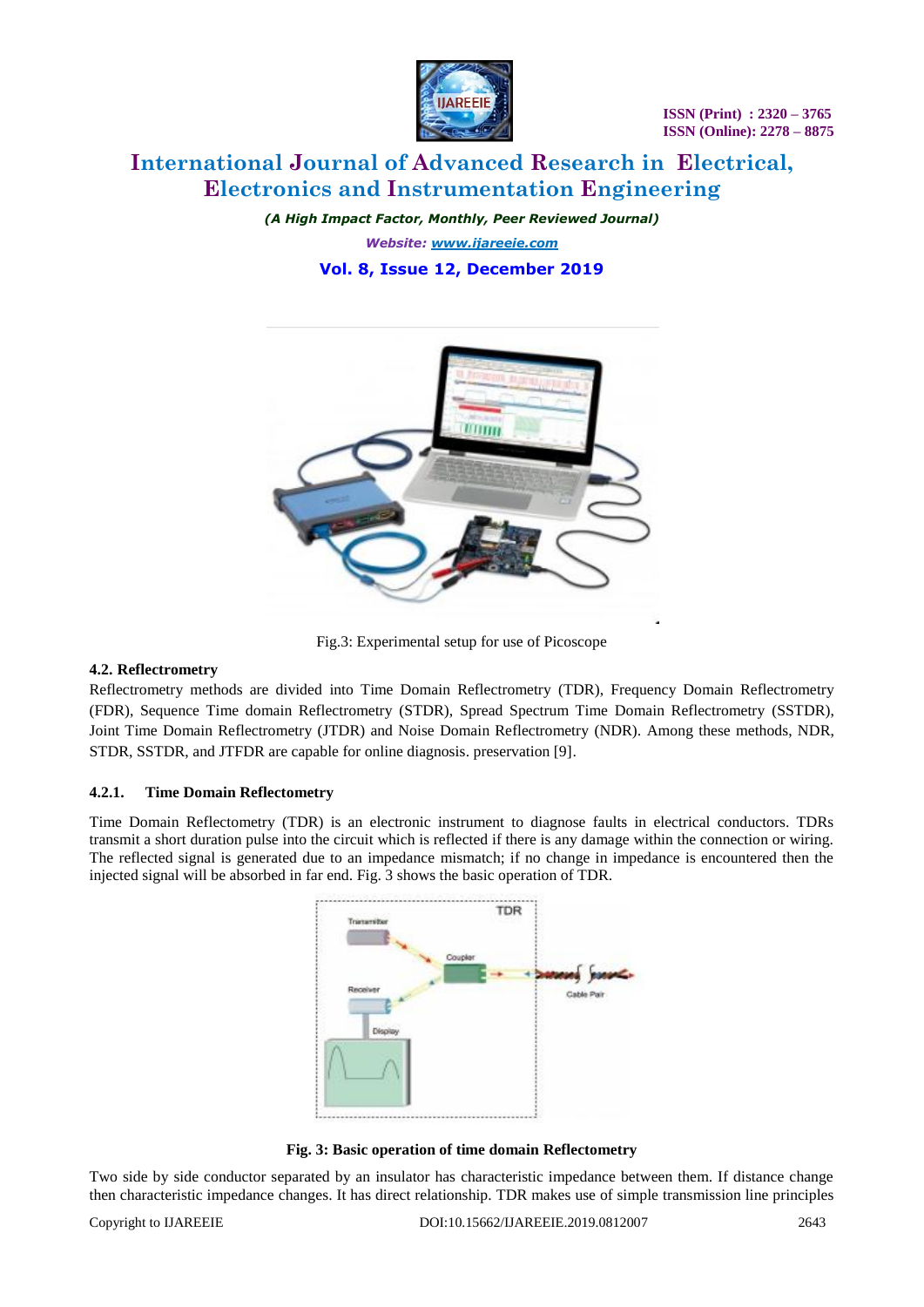

# **International Journal of Advanced Research in Electrical, Electronics and Instrumentation Engineering**

*(A High Impact Factor, Monthly, Peer Reviewed Journal)*

*Website: [www.ijareeie.com](http://www.ijareeie.com/)*

# **Vol. 8, Issue 12, December 2019**

and pulse reflection principles. The TDR transmits high frequency electrical pulses that travel through the cable until a change in characteristic impedance is encountered. Depending on the nature of the impedance change either all or part of the transmitted pulse will reflect back to the TDR. The change in the characteristic impedance can be positive or negative. Positive change indicates increase in the characteristic impedance and negative one shows decrement.

Reflectometry methods show good results in cable fault diagnosis but they are contact techniques that require a detection device connected to the test cable for sending an incident signal and receiving the reflected signal. To deploy these contact cable diagnosis approaches, the existing cable system needs to be disconnected to enable the connection of detection device. This would greatly increase the complexity and cost of deployment and maintenance. To address the limitations of contact approaches, it is desirable to develop non-intrusive cable fault diagnostic approaches. Nonintrusive means to not puncture or remove the protective conducting sheath surrounding the cable, which is ideal from the perspective of safety and infrastructural.[9]

# **4.3. The direct testing solution**

Universal Synaptics has developed and patented the direct testing solution named as IFD-2000[8] (Intermittent fault detector). It uses a super sensitive, electronic, bio-sensing neural network to monitor each and every circuit simultaneously.It is the mixture of analog and digital technology. It has the ability to monitor thousands of test line continuously and simultaneously. As it has no limiting test rates, almost all the intermittent faults are tracked. IFD 2000 is the computer based analyser which contains massively parallel analog hardware neural network to perform real time data reduction. It makes use of sensor fusion techniques. Digital circuitry is used for high speed latching of events and for computer interfacing. The single unit of **IFD-2000** is able to monitor 256 single ended lines or 512 double ended connections simultaneously. The major functions performed by this device are *intermittentfault detection* and *signature analysis*.



No cable limits, Works in Noisy Environments, Dry-Circuit Stimulus Settings

#### **Fig. 4 IFD 2000 working scenario**

This function is used by randomly occurring real time faults. There are two selectable modes namely automatic and program. In automatic mode heuristic reasoned is used to monitor the test progress and adjust the stimuli and sensitivity levels accordingly. In program mode these values are set by operator.

#### *4.4 Carrier signal approach for intermittent fault detection*

 Some carrier signal is continuously populated to the system under test (typically wire). Thus it gets affected by the intermittent failures if any. The distortions in the output of the signal indicate presence of the faults. The difference between the obtained and expected results shows the status of the wire. For this purpose simple modulation scheme like FSk will also be suitable according to Charles Kim [7] as per his paper on intermittent faults. Practically this approach can be used in two ways. The first one is single transmitter and single receiver configuration (STSR). In the STSR, the detection and location of the fault are the same when a fault is detected; the location is the dedicated circuit itself. Second way is multiple transmitters and a single receiver (MTSR) configuration. It can be applied to the circuit which branches into many sub circuits. In this configuration, each transmitter is installed at the end of a sub circuit where load is installed, and the receiver is positioned at the end of the main circuit so that the receiver can receive

data streams from all transmitters. Well configured protocol and transmitter identification, and collision avoidance and arbitration enable this configuration possible.